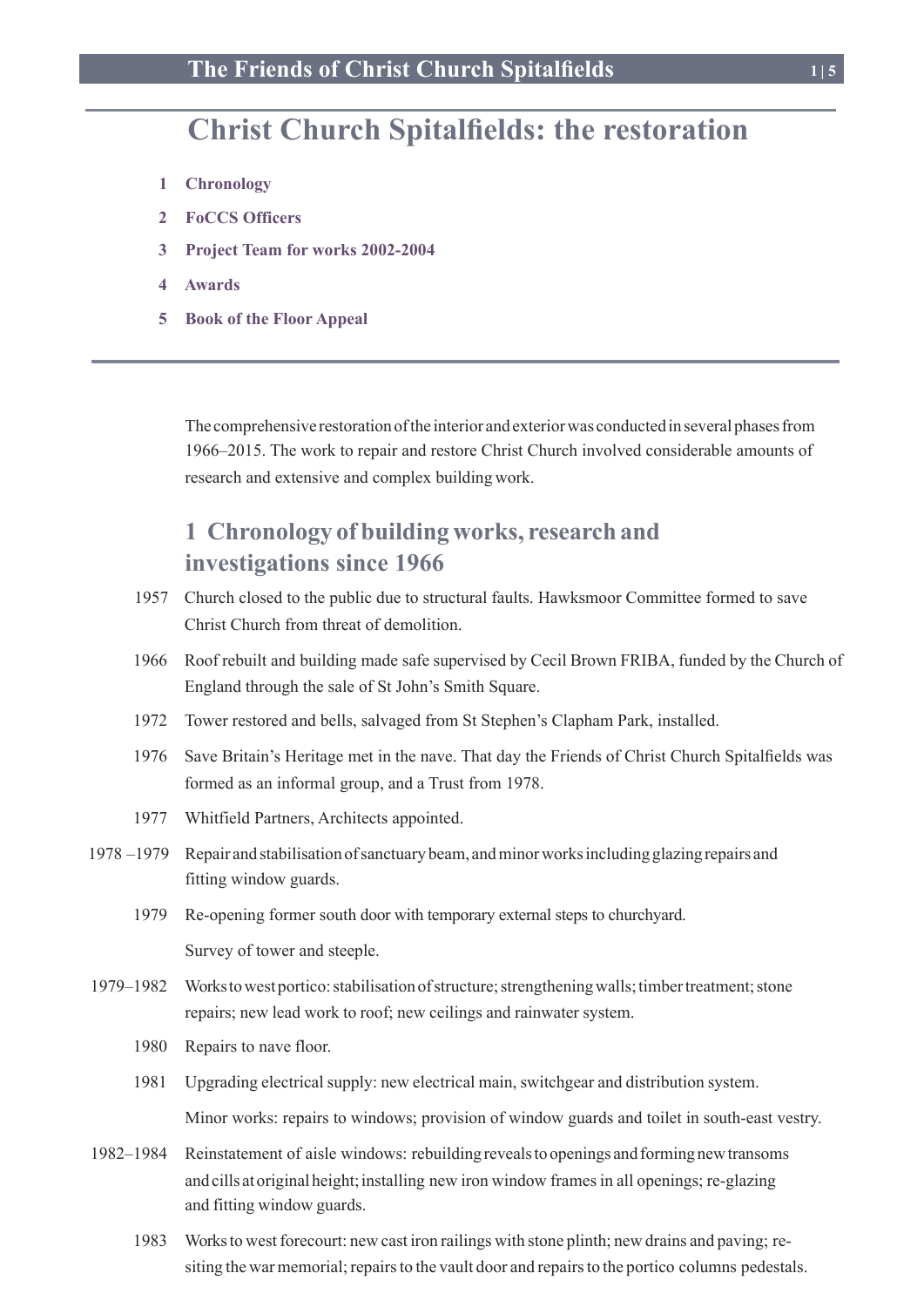### **The Friends of Christ Church Spitalfields 2 | 5**

1983–1987 Crypt excavation: human remains were removed and studied. The work carried out by the Museum of London Archaeological Service. The Friends set up the excavation including negotiations with Health & Safety Executive, London Borough of Tower Hamlets and the World Health Organisation; grant applications to the Greater London Council, Historic Buildings Division, Nuffield Foundation and the Wellcome Trust; liaison with the Victoria & Albert Museum and the Natural History Museum; initial supervision ofthe excavation; co-ordination of all buildingworksinvolvedwith the excavation; negotiations concerned with the 'smallpox' crisis; co-ordination with the Centre for the Surveillance of Communicable Diseases.

Reinstatement works in the crypt and vestry room on completion of the excavation.

- 1986 Advice and Design Proposal for disabled lift.
- 1987 Restorationofvestryroom:removalofunsuitabledouble-glazing;newwindows andopening casements;repairstothe floorincludingtimbertreatment;newelectricalservices andpainting and decorating.

Installation of interim nave heating system.

Minorworksincluding repairsto nave floor and alterationsto north-east vestry. Parish worship returns.

- 1989 Installation of lighting and power circuits in tower.
- 1980–1990 Reportonaislegalleries:researchintooriginalarrangementofgalleriesandorgan,including preparation of report and numerous drawings on proposed restoration of galleries.
- 1991–1992 Re-erectionofmemorialsremovedfromaislewalls, onnorth-westandsouth-westgallerystaircases.
	- 1996 Funding awarded:

Heritage Lottery Fund: £2.4 million Monument Trust: £500,000 English Heritage: £435,000

- 1997 Tower and spire consolidated and cleaned.
- 1998 Brick infilling of window and door openings between aisle galleries and west staircases removed.

 Pipes from the 1735 Richard Bridge organ dismantled and stored for safekeeping by William Drake.

- 1999 South façade cleaned and repaired.Rebuilding of double flight of Portland stone steps on the south side. Repair of rectory yard gate piers and iron gates.
- 2000 Timber floor structure of the aisle galleries rebuilt. Repair and cleaning of north and east facades. Rebuilding of the nave parapets.
- 2002–2004 Contract for the main restoration signed with Wallis Special Projects of Bromley.

Installation of disabled lift at east end of church; some re-levelling works in east yard; paving slabs laid for disabled ramp.

Stone repairs to the entrances to the east end of the church.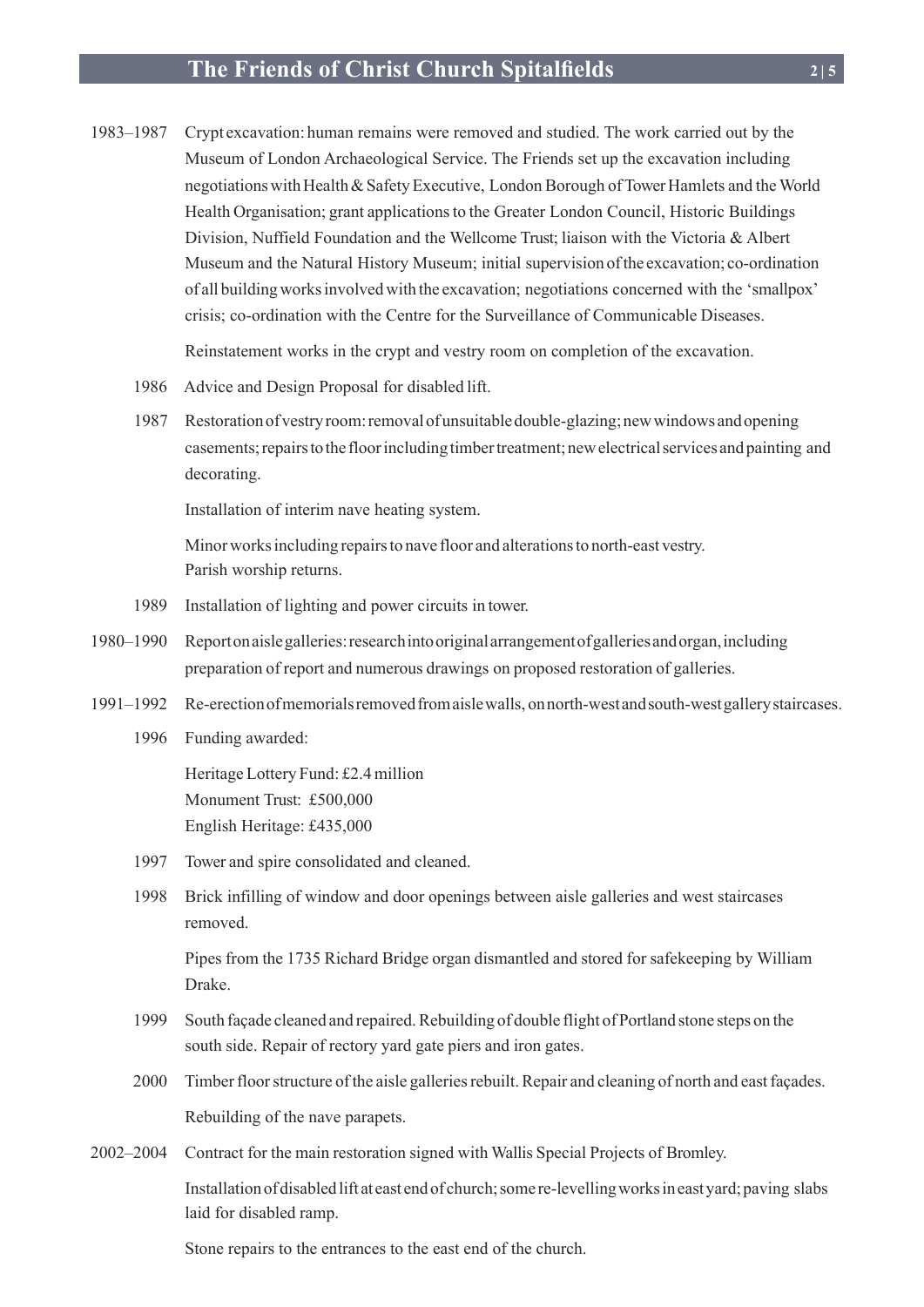### **The Friends of Christ Church Spitalfields 3 | 5**

At the east end,1970s maisonettes removed;originalstaircasesbetweenchurchandgallerylevel reinstated; new staircases installed between nave floor level and crypt.

Brickinfillingofwindowanddooropeningsbetweenaislegalleriesandeaststaircasesremoved (mirroring that at the west end which was carried out in1998).

New boiler and services under west portico steps.

Roof trusses installed to strengthen roof; insulation and flooring in roof void.

Brick, stone and plaster repairs to nave and other areas; cleaning of columns and capitals; repainting of whole.

Repairs to the east window.

Repair of Royal Arms on sanctuary beam.

InstallationofheatingandelectricalservicesundernewPurbeckstonefloor. Laying of new Purbeck stone floor.

Sanctuary floor returned from 1860 level to original (lower than Victorian) level. Galleries reinstated.

Framework for gallery fronts, fix oak panelling to framework. Install new (wood) floor at gallery level.

Original nave pews adapted for gallery level. (Previously, the pews had been taken out from the nave during the remodelling by Ewan Christian in the 1860s and some of them had been stored in the chancel.)

Oak brackets supporting the galleries carved by Gonzalez & Harms near Chard. Eleven new brackets were carved and twenty-seven surviving brackets repaired.

Plasterworktothenewaisleceilings.

New doors and panelling.

At the west end below the portico roof, the exterior walls were repaired and cleaned.

2004 Summer: Completion of contract works.

2004–2011 Conservation of internal monuments etc.

Re-installation of font.

Electrical works to facilitate public performances and use.

Return of the pulpit remains.

Feasibility study on crypt redevelopment and use.

- 2009 Contract for restoration of Richard Bridge organ signed.
- 2011 Stone commemorating the restoration, dedicated by the Bishop of London, Rt Revd Richard Chartres, installed in the portico.
- 2012 Start of organ restoration.
- 2015 Completion of organ restoration.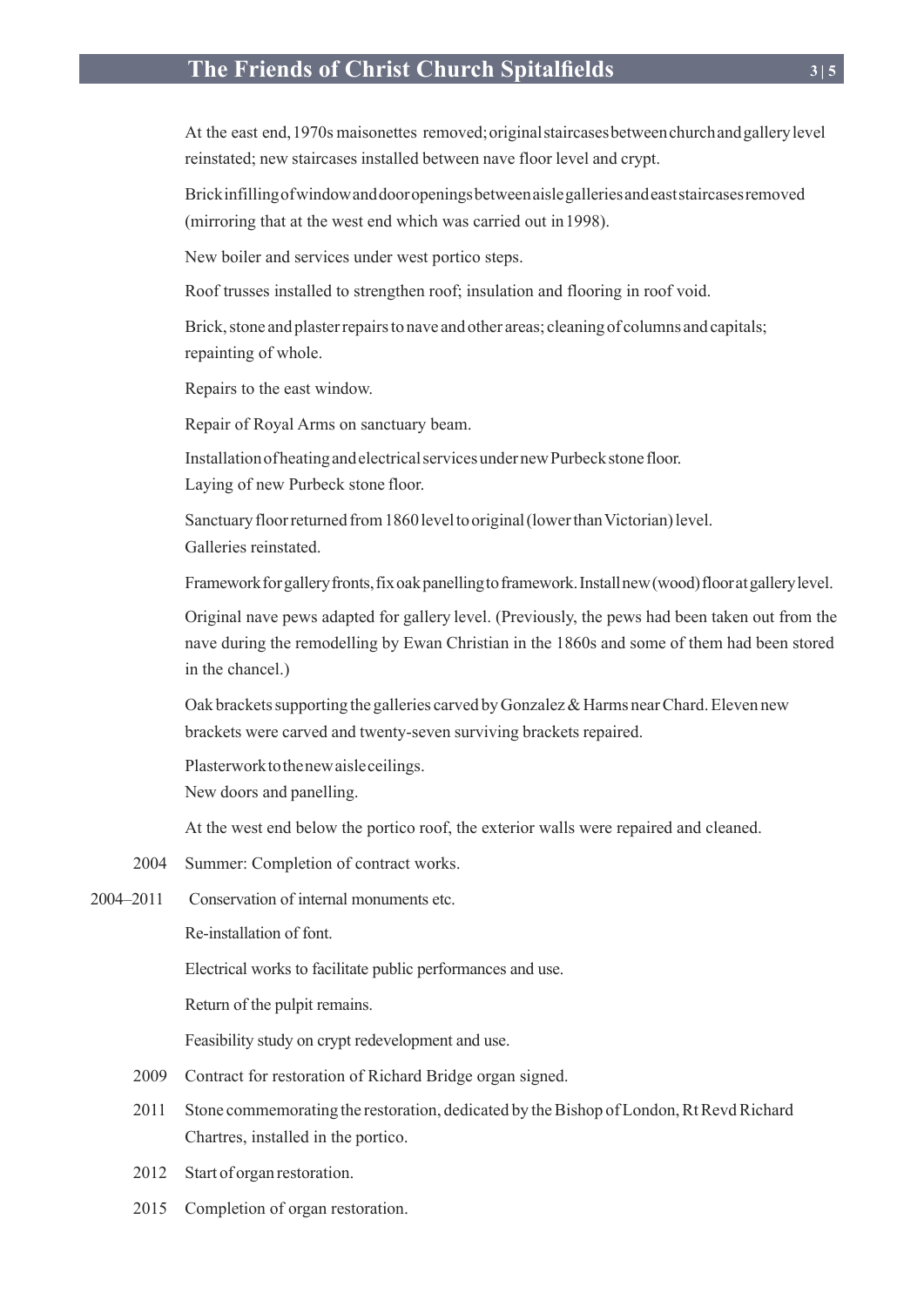### **2 The Friends of Christ Church Spitalfields Officers**

#### **Chairs:**

| Peter Burman               | 1976–1984     |  |
|----------------------------|---------------|--|
| <b>Eleanor Murray</b>      | 1984-1996     |  |
| Eric Elstob                | 1996-2002     |  |
| Christine Whaite           | $2002 - 2018$ |  |
| <b>Honorary Surveyors:</b> |               |  |
| Robert Chitham             | 1976–1978     |  |

| John Earl                        | 1978–1985 |
|----------------------------------|-----------|
| Peter Masterman Davies 1985-2013 |           |

Paul Hammond 2013–2018

#### **Campaign Directors:**

| Roland Jeffery | 1994–1998 |
|----------------|-----------|
| Carolyn Fuest  | 1998-2016 |

### **3 Project Team for works 2002-4**

#### **Professional team for 2002–2004**

Whitfield Partners, Architects (1977–2001), Sir William Whitfield, A D 'Red' Mason; Purcell Miller Tritton, Architects (from 2001), Michael Morrison and A D 'Red' Mason; Arup Consultants, Acoustics; Chapman Taylor Project Services; Cook & Butler, Quantity Surveyors; Hilson Moran Partnership, Services Engineers; Hockley & Dawson, Structural Engineers; Malcolm Reading Associates Ltd, Project Management.

#### **Main Contractor for 2002–2004**

Wallis Special Projects of Bromley.

#### **Principal Sub-Contractors for 2002–2004**

Ashford Wood Turners (reredos columns); Patrick Baty (paint analysis); Beamfast (on-site joinery fixings); Bowling  $&$  Garrard (mechanical and electrical); Campbell Smith (decorations); G Cook (plaster specialists); Davenheath (fire alarms and security installation); Dernier & Hamlyn (chandeliers and lights); Dorothea Restoration Services Ltd (architectural ironmongery); Gonzalez & Harms (carvers); Gordon Tomalin Partnership (survey drawings); Haysom (Purbeck stone); Holden Conservation (stone conservation); Movement Management (disabled lift); Palcon Systems (commissioning engineers); Simpsons of Norfolk (pews); S J M Polishers (French polishing); Stone Restoration Services (stonework and brickwork); Wallis Joinery (joinery).